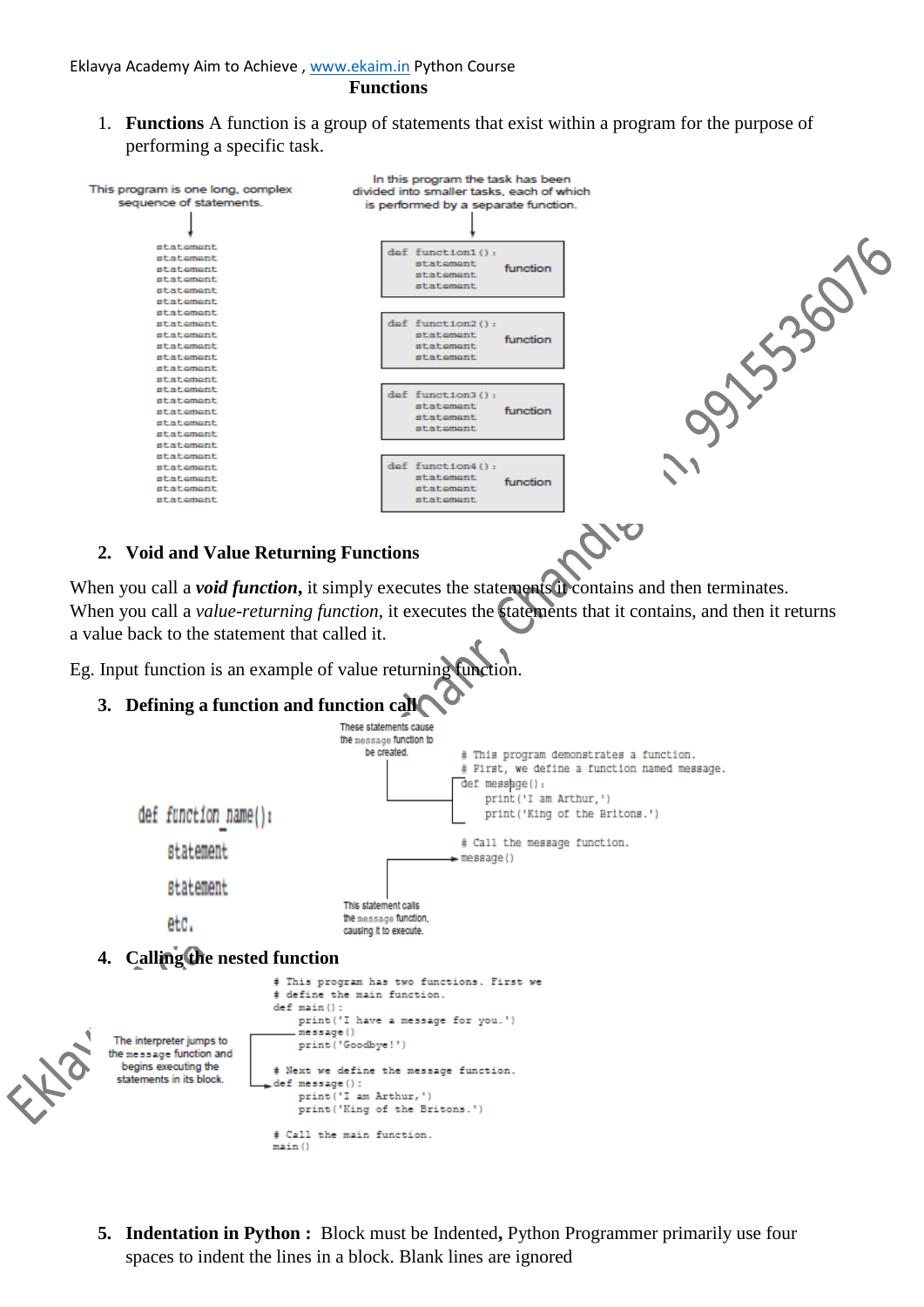#### Eklavya Academy Aim to Achieve , [www.ekaim.in](http://www.ekaim.in/) Python Course



As you can see from the hierarchy chart, the main function will call several other functions. Here are summaries of those functions:

- startup message—This function will display the starting message that tells the technician what the program does.
- step1-This function will display the instructions for step 1.
- step2-This function will display the instructions for step 2.
- step3-This function will display the instructions for step 3.
- step4-This function will display the instructions for step 4.

Between calls to these functions, the main function will instruct the user to press a key to see the next step in the instructions. Program 5-3 shows the code for the program.

#### 6. **Scope of variables**

A variable is visible only to statements in the variable's scope. A local variable's scope is the function in which the variable is created.

```
# a local variable named birds.
def texas():
   bitds = 5000print('texas has', birds, 'birds.')
# Definition of the california function. It also
# creates a local variable named birds.
def california():
   bitds = 8000print('california has', birds, 'birds.')
+ Call the main function.
main()
```
### 7. **Passing arguments to functions**

An argument is any piece of data that is passed into a function when the function is called. A parameter is a variable that receives an argument that is passed into a function A parameter variable, often simply called a parameter, is a special variable that is assigned the value of an argument when a function is called. Here is an example of a function that has a parameter variable:

det show\_double(number):<br>result =number \*2<br>print(result) result =number \*2 print(result)

335076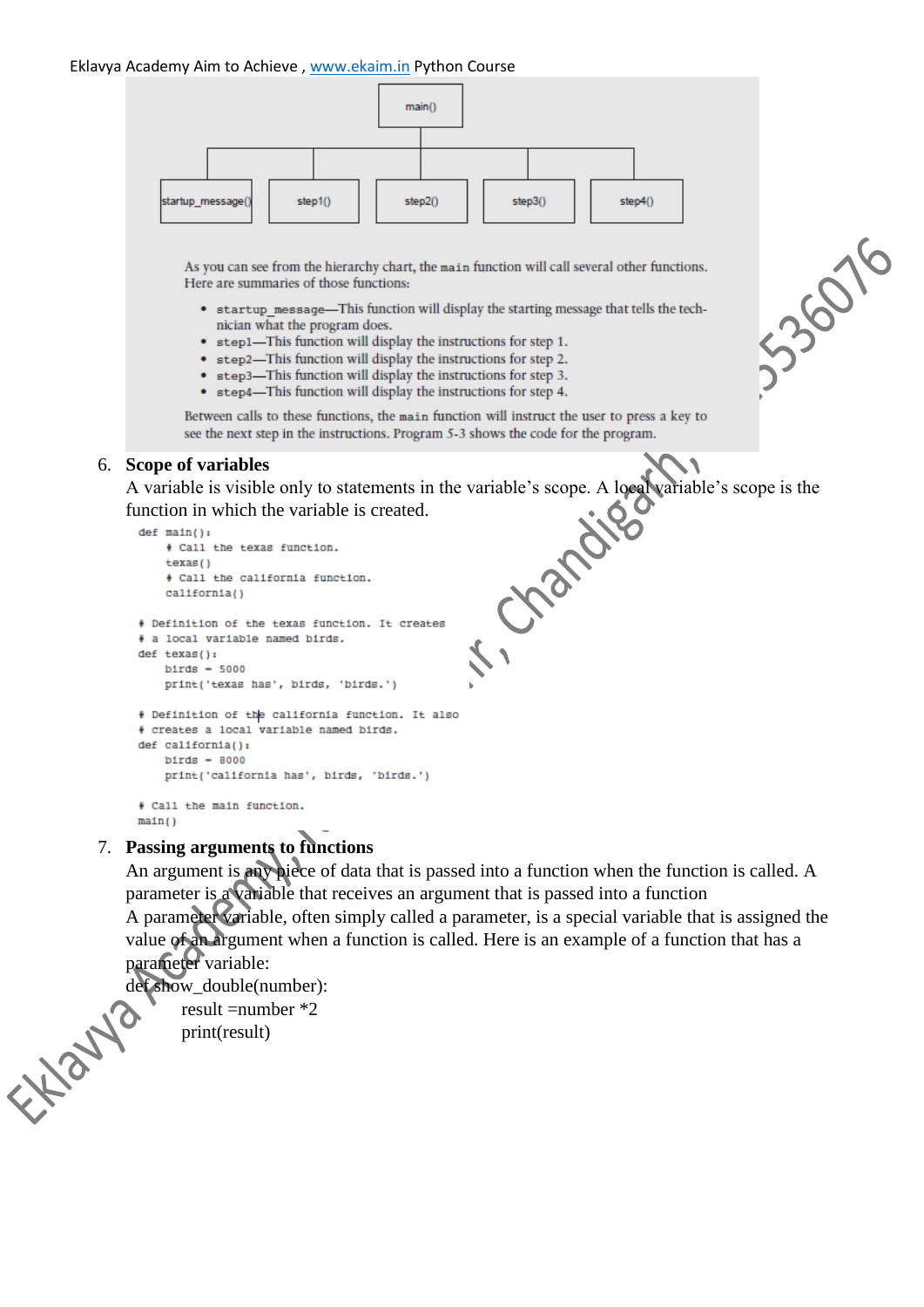## Eklavya Academy Aim to Achieve, [www.ekaim.in](http://www.ekaim.in/) Python Course

```
# This program demonstrates an argument being
  # passed to a function.
  def \ \nmin() :value = 5show double(value)
                  where \frac{1}{2}<br>
\frac{1}{2}<br>
\frac{1}{2}<br>
\frac{1}{2}<br>
\frac{1}{2}<br>
\frac{1}{2}<br>
\frac{1}{2}<br>
\frac{1}{2}<br>
\frac{1}{2}<br>
\frac{1}{2}<br>
\frac{1}{2}<br>
\frac{1}{2}<br>
\frac{1}{2}<br>
\frac{1}{2}<br>
\frac{1}{2}<br>
\frac{1}{2}<br>
\frac{1}{2}<br>
\frac{1}{2}<br>
\frac{1}{2}<br>
\frac{1}{# The show double function accepts an argument
  # and displays double its value.
  def show double(number):
      result - number * 2print(result)
  + Call the main function.
  main()8. Passing Multiple Arguments
       \gg def main():
                  show sum(12,25)\gg def show_sum(num1.num2):
                  result = num1 + num2print(result)
          \gg main()
   9. Global variable and Local Variable
         >>> number=0
         \gg def main():
                  global number
                  number=4
                  show_number()
         >>> def show_number():
                  print('the number',number)
   10. Generating random numbers
         Import random
         \gg for i in range(1,20):
                  no=random.randint(1,20)
                  print(no)
         Problem :Dr. Kimura teaches an introductory statistics class and has asked you to write a 
         program that he can use in class to simulate the rolling of dice. The program should randomly 
         generate two numbers in the range of 1 through 6 and display them. In your interview with Dr.
         Kimura, you learn that he would like to use the program to simulate several rolls of the
         dice, one after the other. Here is the pseudocode for the program:
         While the user wants to roll the dice:
             Display a random number in the range of 1 through 6
              Display another random number in the range of 1 through 6
              Ask the user if he or she wants to roll the dice again
11. Random seed function
         The formula that generates random numbers has to be initialized with a value known as a seed 
         value.
```
Standard Library functions and import statements

## 12. **Writing own value returning function**

A value-returning function has a return statement that returns a value back to the part of the program that called it.

```
\gg def sum(n1,n2):
      result=n1+n2return result
```